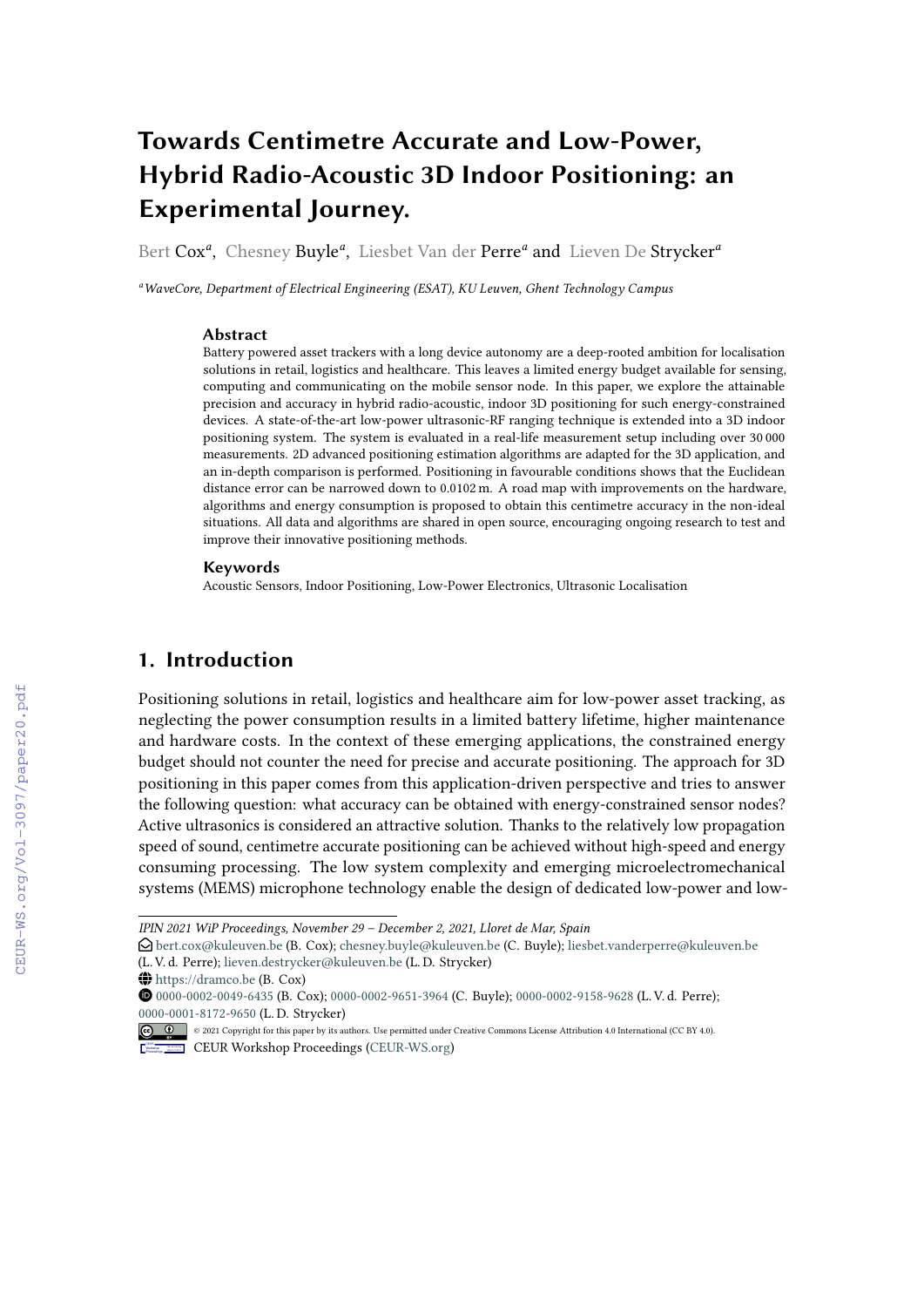cost acoustic sensor nodes. The first series of mature, ultrasound positioning systems were presented as early as the year 2000. The leading-edge systems were the Active Bat system [\[1,](#page-9-0) [2\]](#page-9-1), measuring the Time of Flight (ToF) of narrowband ultrasonic pulses and radio signals, and the Cricket system, [\[3,](#page-9-2) [4\]](#page-10-0), using the Time Difference of Arrival between a simultaneous transmitted ultrasonic and RF signals. Although the narrowband ultrasonic pulses allow for simple architectures, they make the system highly receptive to in-band noise. Consequently, broadband signals were introduced shortly after [\[5,](#page-10-1) [6\]](#page-10-2). Through pulse compression, the effective bandwidth of the ultrasonic signals is increased, allowing the precision of the ranging measurement to be improved [\[7\]](#page-10-3). Pulse compression based on the cross-correlation of linear chirps has been widely adopted in the domain of ultrasound indoor positioning [\[8,](#page-10-4) [9,](#page-10-5) [10,](#page-10-6) [11\]](#page-10-7). In more recent work, dedicated hardware to perform the positioning is eliminated by using smartphones [\[12,](#page-10-8) [13\]](#page-10-9), as they are equipped with both a microphone and a speaker capable of receiving and producing acoustic signals that even go above the auditory range. Other sensors can be used on these devices, i.e. gyroscopes and accelerometers, enabling sensor fusion [\[14,](#page-10-10) [15\]](#page-10-11), countering the high susceptibility of pure, acoustic ranging systems to room and environmental characteristics such as reverberation, Doppler shift and temperature. In this work, we progress the state-of-the-art of 3D hybrid RF-acoustic positioning through three main contributions:

- 1. We extend the ultra-low hybrid RF-acoustic ranging strategy previously proposed in [\[11\]](#page-10-7) and [\[16\]](#page-10-12) into a 3D positioning system, targeting high precision and reliable localisation of energy-constrained devices. The accuracy and precision are experimentally validated in an acoustically challenging environment. An extensive data set with over 30 000 measurements is made publicly available.
- 2. 2D advanced position estimation algorithms are adapted for 3D scenarios and compared based on the obtained real-life measurement data [\[17\]](#page-11-0).
- 3. We provide a road map with technical advancements to further improve accuracy and reliability of energy-constrained indoor positioning systems.

A short introduction to the system architecture, ranging method and measurement setup is presented in the next section. Section [3](#page-4-0) explores the measurement results and describes the used positioning methods. Next, a comparison between these algorithms is performed, to be finalised with a road map towards centimetre accuracy and a conclusion.

# **2. Set-up**

### **2.1. From Indoor Ranging to 3D Indoor Positioning**

This study adopts the hybrid ranging system that is described in [\[11,](#page-10-7) [16\]](#page-10-12) and depicted in Fig. [1.](#page-2-0) Distances between the two entity types, a fixed beacon and a mobile sensor node, are calculated as follows:

- 1. A beacon sends out an ultrasonic audio chirp and RF wake-up signal.
- 2. Triggered by the RF signal, all mobile sensor nodes wake up simultaneous and sample audio for a limited amount of time  $(\tau_{rx})$ .
- 3. The collected audio data are transmitted back to the beacon for further processing.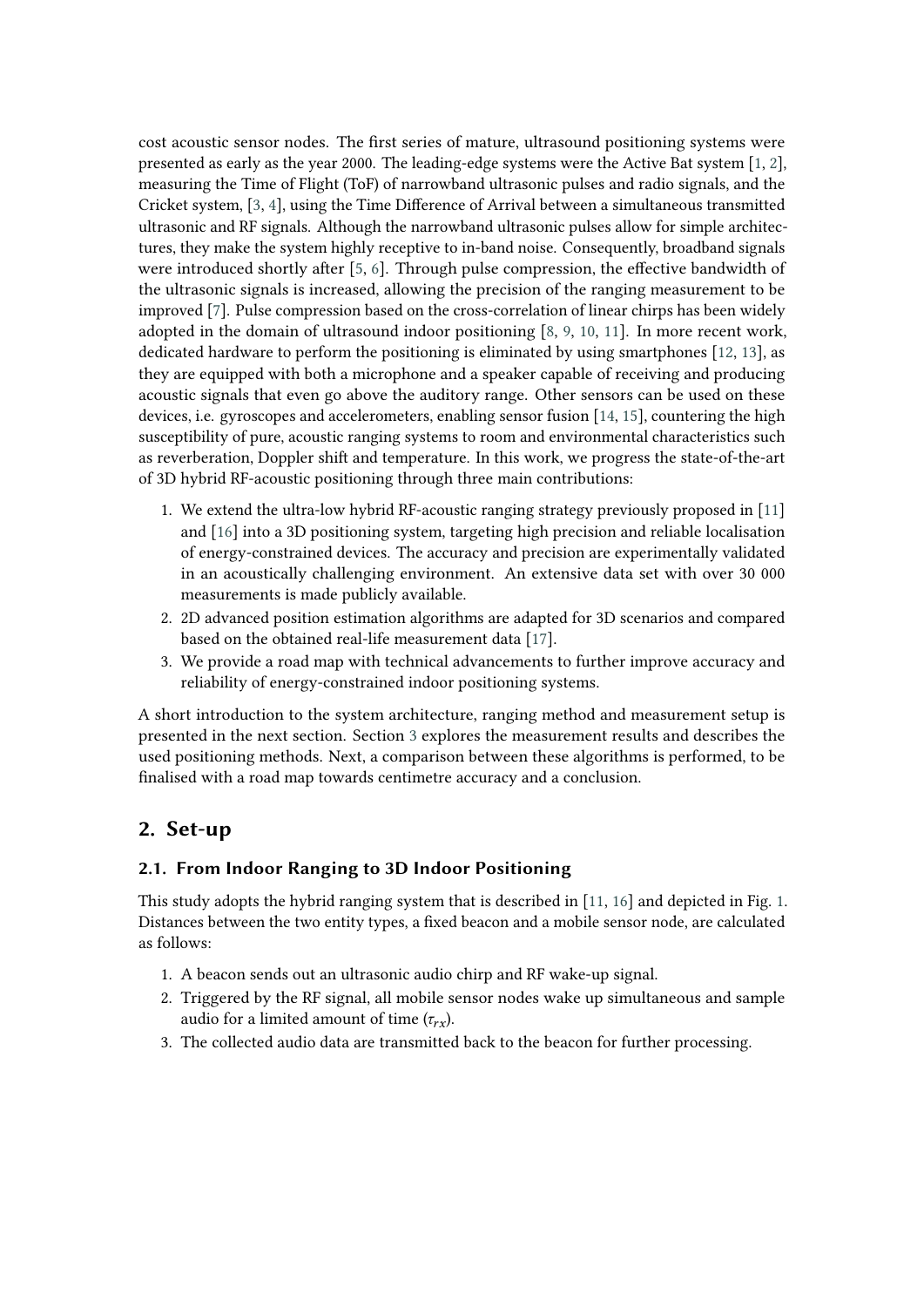<span id="page-2-0"></span>

**Figure 1:** 2D representation of indoor positioning system setup. Beacons periodically transmit ultrasonic chirps. All ultra low-power nodes are woken up and synchronised on basis of the RF signal.

The ranging information is thus comprised in the received audio signal and depends on the distance to the beacon. At the sensor node, high frequency, bit based sampling eliminates the usage of a power hungry ADC and limits the amount of data that needs to be transmitted over the energy consuming RF connection. Distances are calculated by using binary template cross correlation, based on the matching procedure of Sokal [\[18\]](#page-11-1) and by performing a peakseeking procedure on the correlated data. The accuracy of this ranging method depends on the used chirp frequency bandwidth ( $\Delta f$ ), the mobile sensor node wake-up time ( $\tau_{rx}$ ) and the binary sampling frequency  $(f_{s,b})$ . At the mobile sensor nodes, acoustic acquisition, amplification, binary sampling, packet handling and RF-communication are all done with 90.62 µJ. In this paper, we extend the aforementioned ranging method into a 3D positioning system and evaluate the performance in a challenging real-life environment. Note that this method differs from typical propagation delay or round-trip time measurements in respectively synchronised and unsynchronised systems. It calculates the distance out of the pulse compression data instead of using an internal timer. Nevertheless, it provides the necessary ranges to perform true-range multilateration algorithms. It is generally known that at least four ranges are necessary for 3D-indoor positioning [\[19\]](#page-11-2), leading to a setup expansion with a minimum of four beacons. A Time Division Multiple Access (TDMA) scheme is chosen to obtain the corresponding distances, as this prevents acoustic signal collision efficiently at the cost of a lower positioning update rate. With this, the main objective of this paper is to find a positioning method with the smallest mean 3D Euclidean distance at all test positions in the acoustically harsh set-up.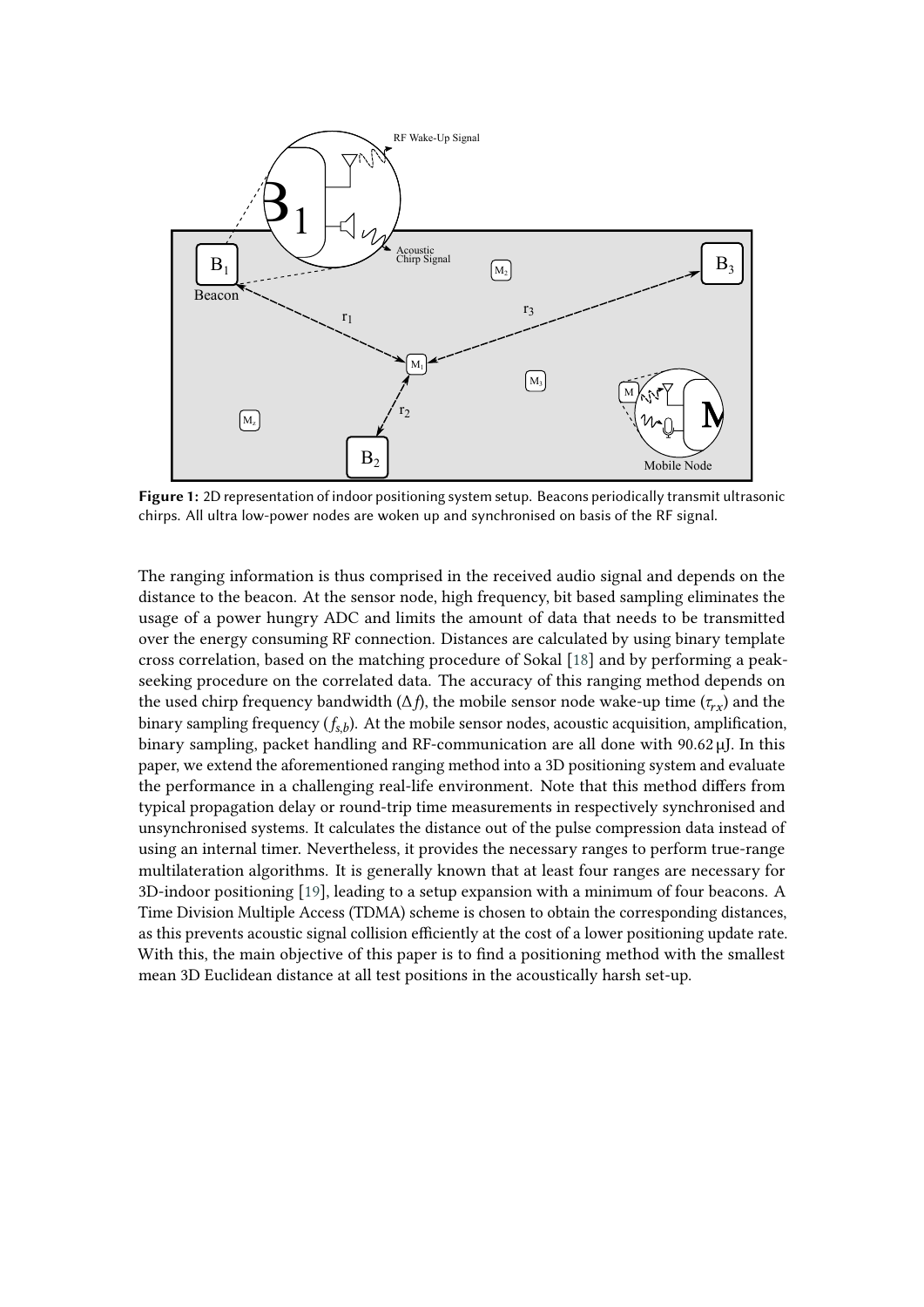#### <span id="page-3-1"></span>**Table 1**

Average RT60 values of the Techtile room.

<span id="page-3-0"></span>

| Frequency (Hz)     | 125  | 250  | 500  | 1000 | 2000 | 4000 | 8000         |  |
|--------------------|------|------|------|------|------|------|--------------|--|
| RT60(s)            | 0.76 | 0.91 | 0.93 | 0.93 | 0.82 | 0.66 | 0.51         |  |
| Uncertainty $(\%)$ | 12.5 | 8.1  | 5.7  | 4.0  | 3.0  | 2.4  | 1.9          |  |
|                    |      |      |      |      |      |      |              |  |
|                    |      |      |      |      |      |      |              |  |
|                    |      |      |      |      |      |      |              |  |
|                    | 昔村   |      |      |      |      |      | <b>THILL</b> |  |
|                    |      | 排    |      |      |      |      |              |  |
|                    |      |      |      |      |      |      | T            |  |
|                    |      |      |      |      |      |      |              |  |
|                    |      |      |      |      |      |      |              |  |
|                    |      |      |      |      |      |      |              |  |

**Figure 2:** Techtile test environment, a 8 x 6 x 2.4 m wooden room.

### **2.2. 3D Measurement Set-Up**

All experiments are performed in the Techtile test environment [\[20\]](#page-11-3) depicted in Fig. [2.](#page-3-0) This 8 x 6 x 2.4 m room, comprising 140 modular wooden tiles, represents a real-life, acoustically harsh environment, with high reverberation time (Table [1\)](#page-3-1). Four acoustic beacons are spread across the test bed, with three of them close to the outer edges of the room, maximising the spatial resolution on all three axes. Each beacon consists of an ultrasonic speaker (Kemo L010) directed to the centre of the room and an off-the-shelf amplifier with a frequency range over 45 kHz. These four beacons are connected to a multi-channel DAC [\[21\]](#page-11-4), where the chirp signals are generated and TDMA beacon selection is performed. The sensor node consists of a single MEMS microphone with distinctive amplifier and band filter combined with a sub-GHz wireless MCU launchpad [\[22\]](#page-11-5). A central computer connected to another launchpad handles the received binary sampled audio chirps and calculates the measured distances.

Measurements are performed on 150 fixed positions. Three layers with an uniform planar array of 50 points on fixed heights are created. On each position at least 50 distances are measured to each of the four beacons, resulting in a total of over 30 000 ranging measurements. These time expanded ranging measurement are necessary to average out errors introduced by the dynamic Techtile environment.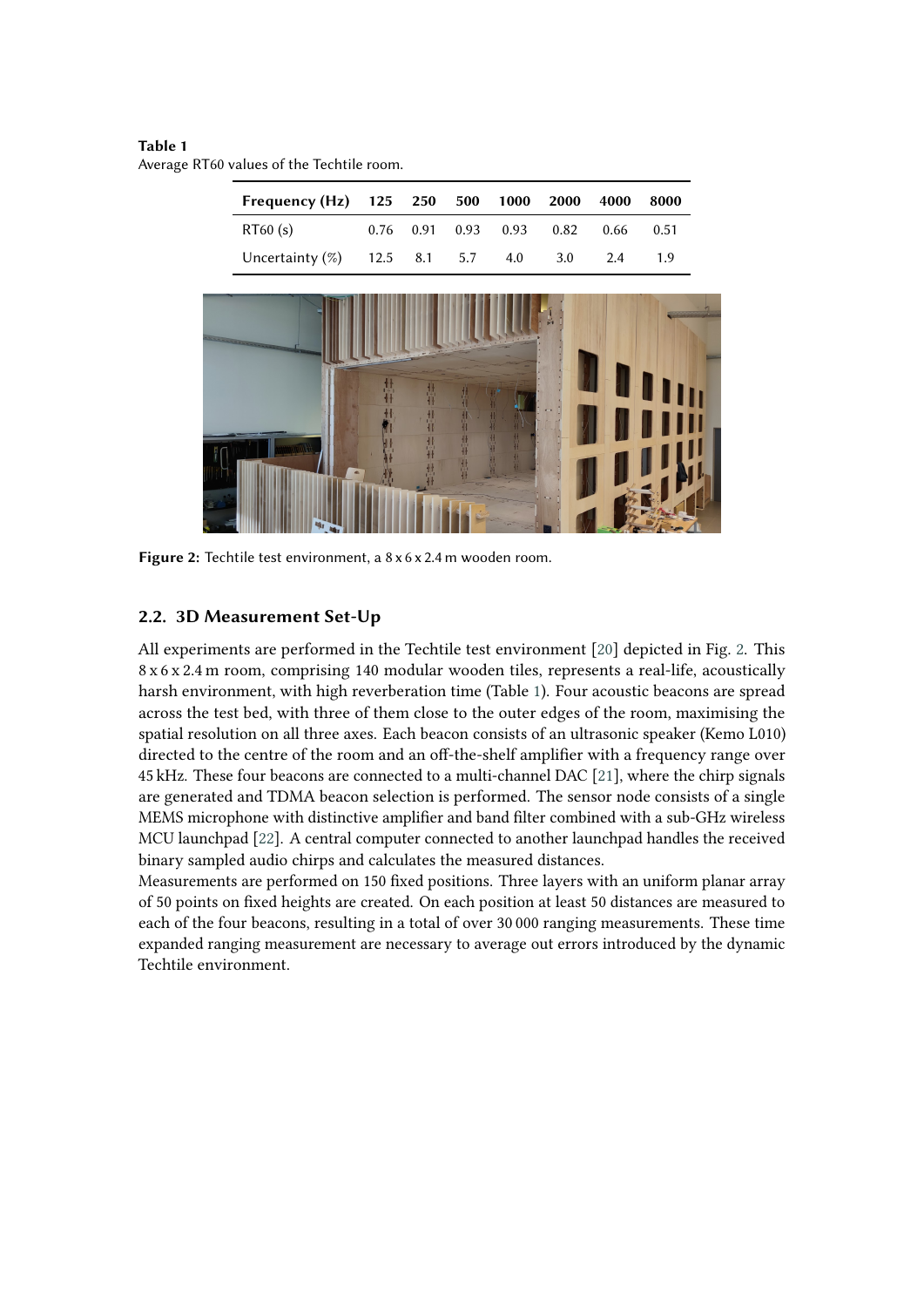<span id="page-4-1"></span>

**Figure 3:** Mean absolute distance error heat maps for ranging to different beacons at a height of 1.407 m.

# <span id="page-4-0"></span>**3. Measurements, Processing, and Interpretation**

### **3.1. Ranging in a challenging environment**

To understand the potential positioning inaccuracies and single out advanced positioning algorithms, we first explore the ranging measurements. A helpful data visualisation technique for errors between the actual and measured distance is a heat map, displaying the error range's magnitude in a 2D projection of the room. Fig. [3](#page-4-1) displays four such heat maps, one for each beacon, showing the Mean Absolute Error (MAE) of 50 positions on a fixed height (1.4 m). The speaker position and orientation are illustrated by a symbol. A couple of observations can be made. Firstly, the error increases with the distance. This can be attributed to signal attenuation and can be easily described by the inverse square law. In this system lower signal-to-noise ratios are detrimental for the zero-crossing based, binary template cross correlation. Secondly, larger errors can be found closer to the edge of the room. A potential hypothesis can be found in the high reverberation time of the room. And thirdly, in all four heat maps, a directional speaker pattern can be noticed. To clarify the latter two, a more elaborate statistical analysis and extra measurements are performed.

Table [2](#page-5-0) gives more insight in the accuracy and precision of the distance measurements between a single beacon and a sensor node close to a wall. To measure the influence of reverberation, two sets of 140 ranging measurements were conducted on the same position, one with and another without acoustic absorbers added on the nearest wall. The mean  $(\mu)$ , difference between minimum and maximum value (range), median (P50), P95 and standard deviation  $(\sigma)$  values are all spectacularly improved when absorbers are added, cancelling out reflections and decreasing the reverberation locally. In this case, the low median and mean distance error values result in a high accuracy whilst the standard deviation of only 5.2 cm and range of 22.8 cm reveal a small error variation with low outliers and thus a high precision. To evaluate the influence of the speaker, a far-field, 2D speaker directivity measurement was performed. The normalised polar plot with an angular resolution of 1° for a sine wave of 25 kHz can be found in Fig. [4.](#page-5-1) A half power beam width of 40° confirms the directionality hypothesis.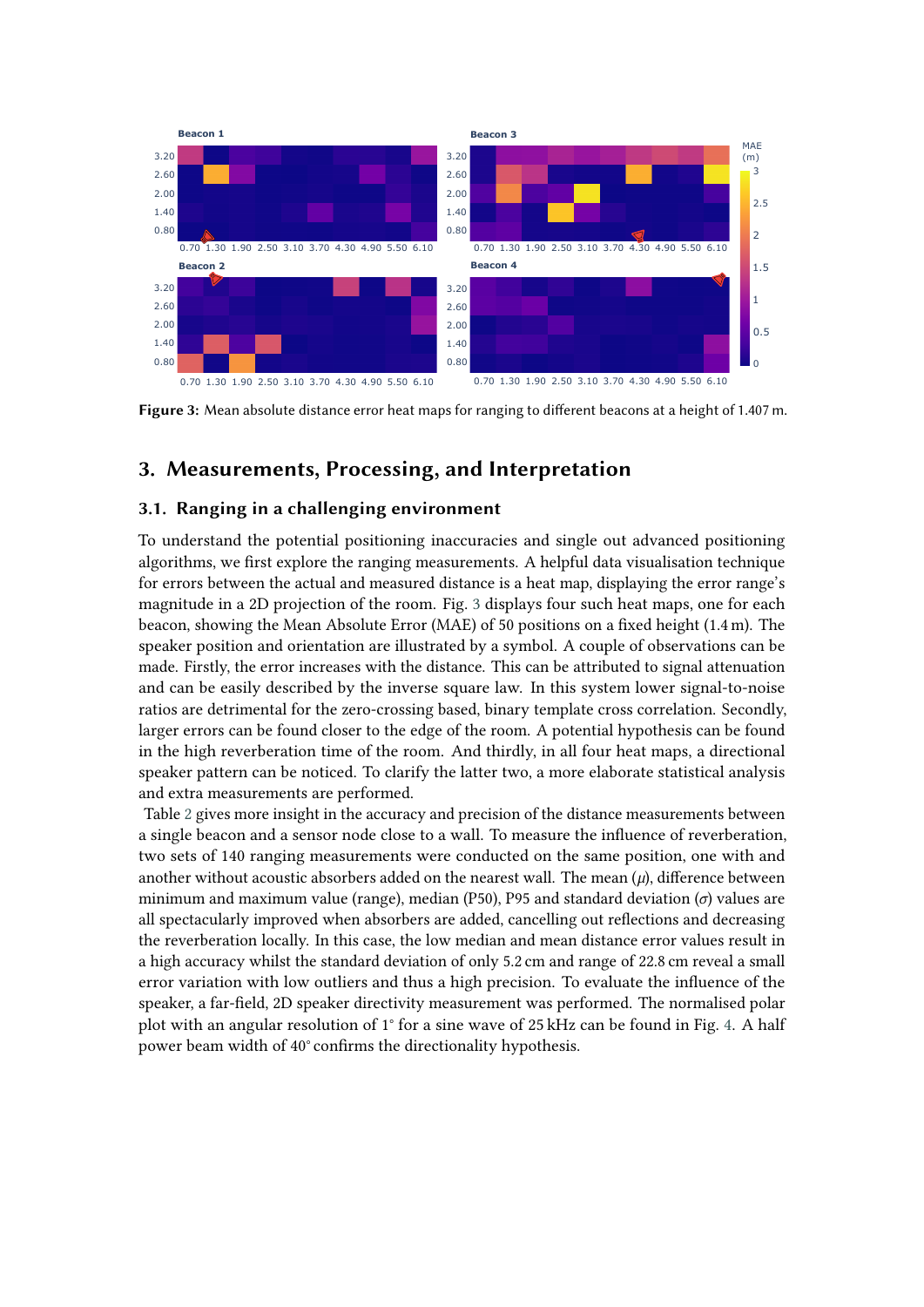<span id="page-5-1"></span>

**Figure 4:** Polar plot of the normalised XY directionality of the Kemo L010 @25 kHz in non-anechoic chamber.

These ranging results are promising, with centimetre-accuracy given favourable circumstances. Yet it will be interesting how well the 3D positioning algorithms perform for mobile sensor nodes close to walls or out of the main acoustic lobes.

#### <span id="page-5-0"></span>**Table 2**

Influence of acoustic absorbers on the absolute distance error for a sensor node close to a wall.

|                   |       | $\mu$ (m) Range (m) P50 (m) P95 (m) $\sigma$ (m) |       |       |       |
|-------------------|-------|--------------------------------------------------|-------|-------|-------|
| Absorber          | 0.083 | 0.228                                            | 0.087 | 0.179 | 0.052 |
| No absorber 0.958 |       | 1.965                                            | 0.971 | 1.938 | 0.894 |

#### **3.2. Indoor Positioning and estimate optimisation algorithms**

Range-based positioning optimisation is intrinsically finding a position estimate with the smallest error term fitting all the distance measurements. This is often achieved by solving a set of nonlinear equations in a least square sense. A fair simulation-based comparison of different iterative and closed-form nonlinear algorithms for 2D positioning can be found in [\[23\]](#page-11-6). We have adapted these algorithms for a 3D environment and extended the simulations with experimental data from ranging measurements. This section gives an overview of the implemented algorithms accompanied with a short explanation. For a full derivation and description we refer to the original papers. Notations are the same in all algorithms with:

- $s_i$  is the position vector of beacon i containing its x, y and z coordinates
- $N$  is the number of beacons  $(4)$
- $r_i$  is the ranging measurement to beacon i
- $\hat{p}$  is the position estimate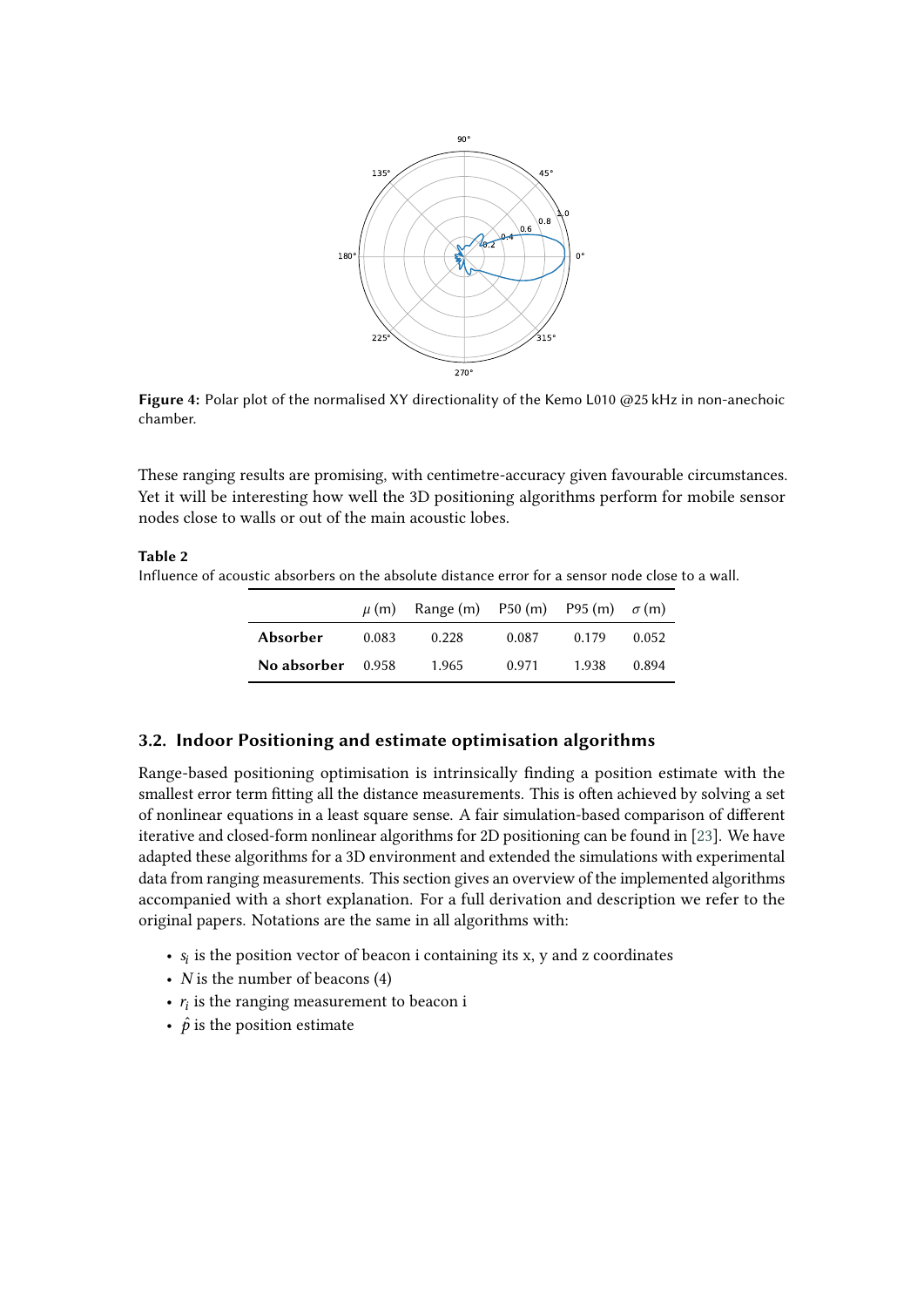The pseudocode of the algorithms can be found in Appendix [A.](#page-12-0) The Python implementation of the distance measurement, positioning algorithms and the data sets can be found in [\[17\]](#page-11-0).

### **3.2.1. Simple Intersection**

Classical multilateration interpret the measured ranges as circles centred around the beacon. The combination of several of these circular 'lines of positions' (LOPs), generate an intersection. The latter is considered to represent the best estimate for the position of the mobile sensor node. However, this geometrical approach is susceptible to noise. As errors are introduced, the circular LOPs do not intersect in a specific point, but create an area with potential estimates. In [\[24\]](#page-11-7), linear LOPs are created by drawing a straight line through the intersecting points of two ranging circles. The intersection of these newly generated lines indicates the position estimation. The advantage of this method is that it is still possible to generate linear LOPs when, due to errors, two or more circles do not intersect. The Moore-Penrose inverse, least squares estimate can be used to find an algorithmic rather than a geometric solution with a minimum number of linear LOPs of  $N - 1$ .

### **3.2.2. Bancroft**

[Bancroft](#page-11-8) [\[25\]](#page-11-8) uses an algebraic, non-iterative technique to solve the GPS equations that is computationally efficient and numerically stable. In contrast to iterative techniques, higher order terms of the Taylor series expansions are not discarded, resulting in a better performance when beacons are poorly arranged. Although there is a lot of similarity with the Simple Intersection method, the Moore-Penrose inverse is not used for minimising the difference between the exact position and measurement residual, but as a projection operator in the n-dimensional space of these residuals.

#### **3.2.3. Beck**

Instead of a range-based least squares (R-LS) minimisation, a squared-range-based least squares method (SR-LS or least quartic) can be used to find a position estimate [\[26\]](#page-11-9). An exact, optimal solution can be found by using a bisection algorithm to find a single root of a univariate strictly monotonous function. This method shows a better mean squared position error in comparison with the R-LS method.

#### **3.2.4. Chueng**

An alternative way to compute the SR-LS estimate is presented in [\[27\]](#page-11-10). For a 3-dimensional space, all roots of a seven root equation are calculated by rewriting it in a seventh degree polynomial. In contrast with the original paper, the absolute of the roots are taken instead of eliminating complex roots. The root closest to zero is used to compute the estimate of the globally optimal constrained weighted least squares.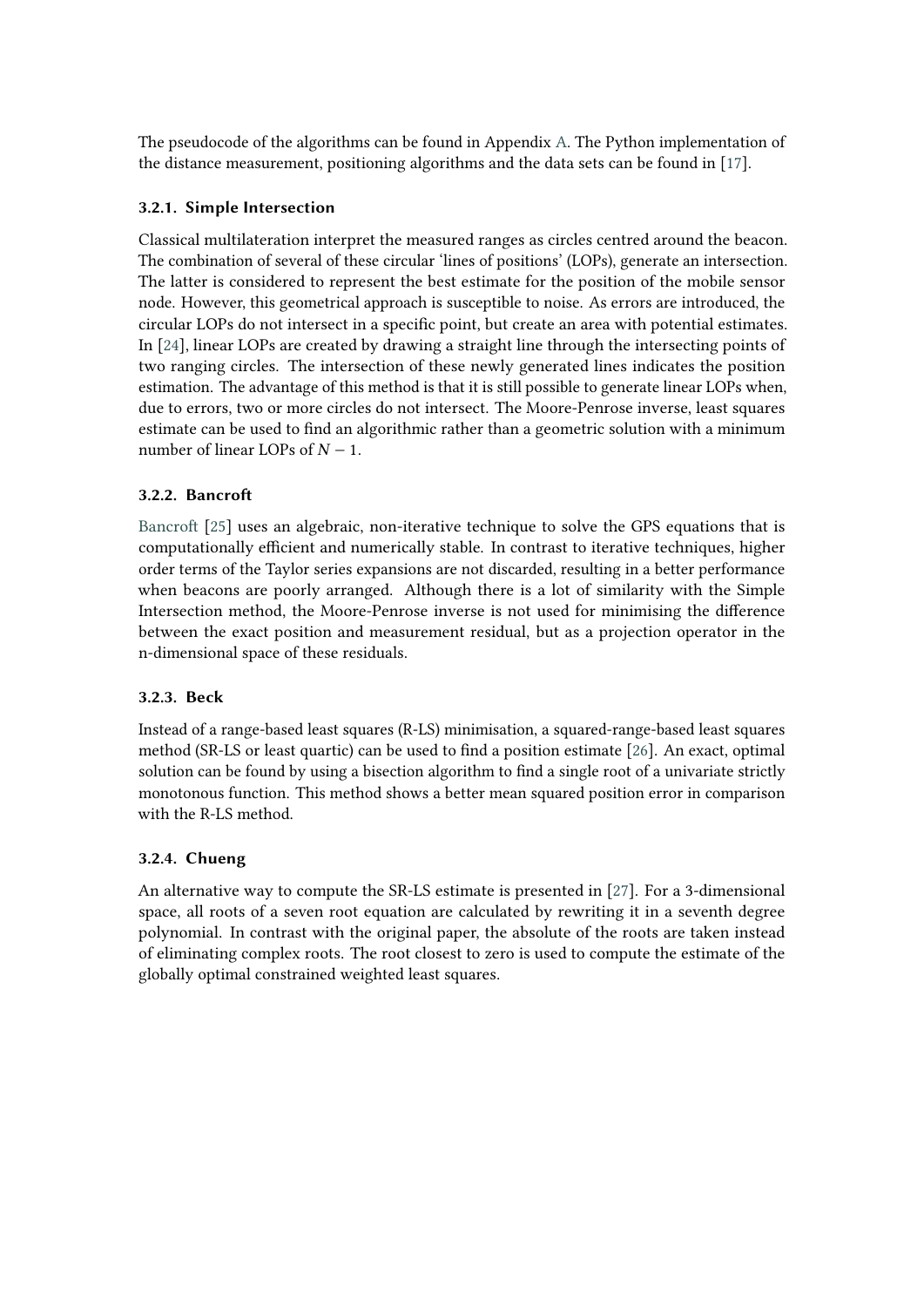#### **3.2.5. Gauss-Newton**

Also known as Weighted Iterative Least Squares (WILS) is a straightforward method using only algebraic operations, in the form of a Jacobian matrix or the derivative of the measurement equation, to find an estimation. The disadvantages of this method are the need for prior information in the form of a initial positioning guess and the fact that it is computationally harder. [Sirola](#page-11-6) [\[23\]](#page-11-6) suggests the simple intersection method as a starting point for the position estimation. When used in time series, the algorithm extends naturally to a Kalman filter.

#### **3.3. Empirical Comparison**

To compare the different 3D position estimation algorithms, we have generated the Cumulative Density Function (CDF) of the mean Euclidean error distance of 50 measurement in each of the 150 positions for the different methods, as plotted in Fig. [5.](#page-7-0) At first glance, it is clear that implementing more advanced estimation algorithms greatly improves the position estimation. When taking a closer look, we can divide the plots into three groups. The first one is the Chueng method, showing the steepest incline and outperforming all the other algorithms. With half the measurements below a distance of 0.73 m and 95% just above the 1.54 m, it demonstrates to be accurate even with erroneous ranging measurements. The three methods belonging to the second group are Bancroft, Beck and Gauss-Newton. They have a similar curvature and a P90 value below 3.5 m, with the Gauss Newton method having a single outlier at 69.8 m. The last curve consists of the basic intersection method, with a low accuracy and high susceptibility to noise (P90 of 10.34 m).

<span id="page-7-0"></span>

**Figure 5:** Cumulative density functions of the mean Euclidean distance error over 50 measurements at the 150 different positions.

To investigate the influence of the ranging error on the precision, the position estimates of the two best performing position estimation techniques are plotted in Fig. [6.](#page-8-0) Two scenario's are depicted, with the yellow dot representing the actual position. The sensor node position in the first scenario is closer to the wall, with larger average distance measurement errors to two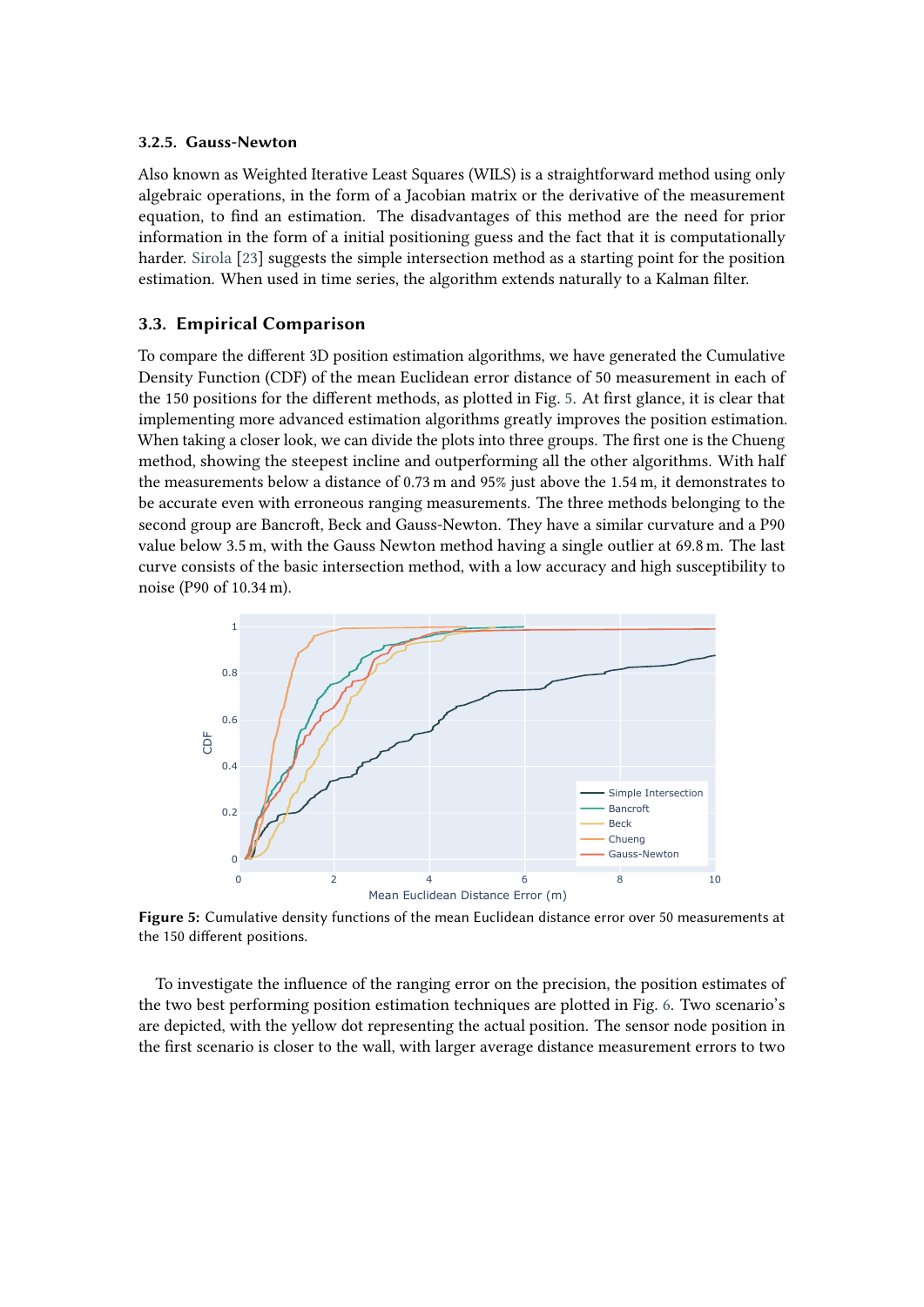beacons: 0.923 m and 0.626 m to respectively Beacon 1 in the upper left corner, and Beacon 4, centrally at the far right. The second sensor node position is more centred, and has a maximum mean ranging error below 5 cm. The Chueng algorithm behaves similarly in both scenarios: forming a dense cloud in the neighbourhood of the actual position. The mean Euclidean distance error is 0.490 m for the first scenario and 0.554 m for the second. This indicates a lower accuracy, while at the same time having a high precision for both scenarios, hence the dense cloud. The Bancroft forms a more scattered arrangement, performing worse on both accuracy and precision. Even with precise distance measurements, the estimates spread out in the z-direction, where the beacon range resolution is lowest.

<span id="page-8-0"></span>

**Figure 6:** Position estimations of the Chueng and Bancroft method on two positions.

## **4. The road towards centimetre accuracy**

In the most favourable conditions, the Euclidean distance is 0.0102 m, indicating that the intended accuracy *can* be achieved. Undeniable, there is still a road to go to reach this centimetre accuracy in non-ideal conditions, and the error to be bridged is at least an order of magnitude. For more consistent exact location estimates of energy-constraint nodes, we propose the following promising upgrades:

- **Hardware and system based improvements.** To prevent signal attenuation due to speaker directivity, the system could be extended on a hardware level by adding extra speakers to the beacons. Care should be taken in the design, as constructive interference and spatial aliasing occur at higher frequencies when multiple speakers are used, resulting in non-uniform and, again, directional sound pressure fields [\[28\]](#page-11-11). Beacon placement should be optimised as well, potentially increasing the number of beacons. Even with precise ranging measurements, positioning errors are largest in the z-dimension of the room. The resolution on this axis can be increased by placing a beacon in the ceiling or embed it in the floor. When such beacons are added to the system, adaptive beacon selection algorithms could be implemented to minimise the amount of active anchors and increase the position reliability.
- **Improve, combine or implement new positioning algorithms.** The chosen optimisation algorithms can be considered as safe and credible. They are an excellent way to test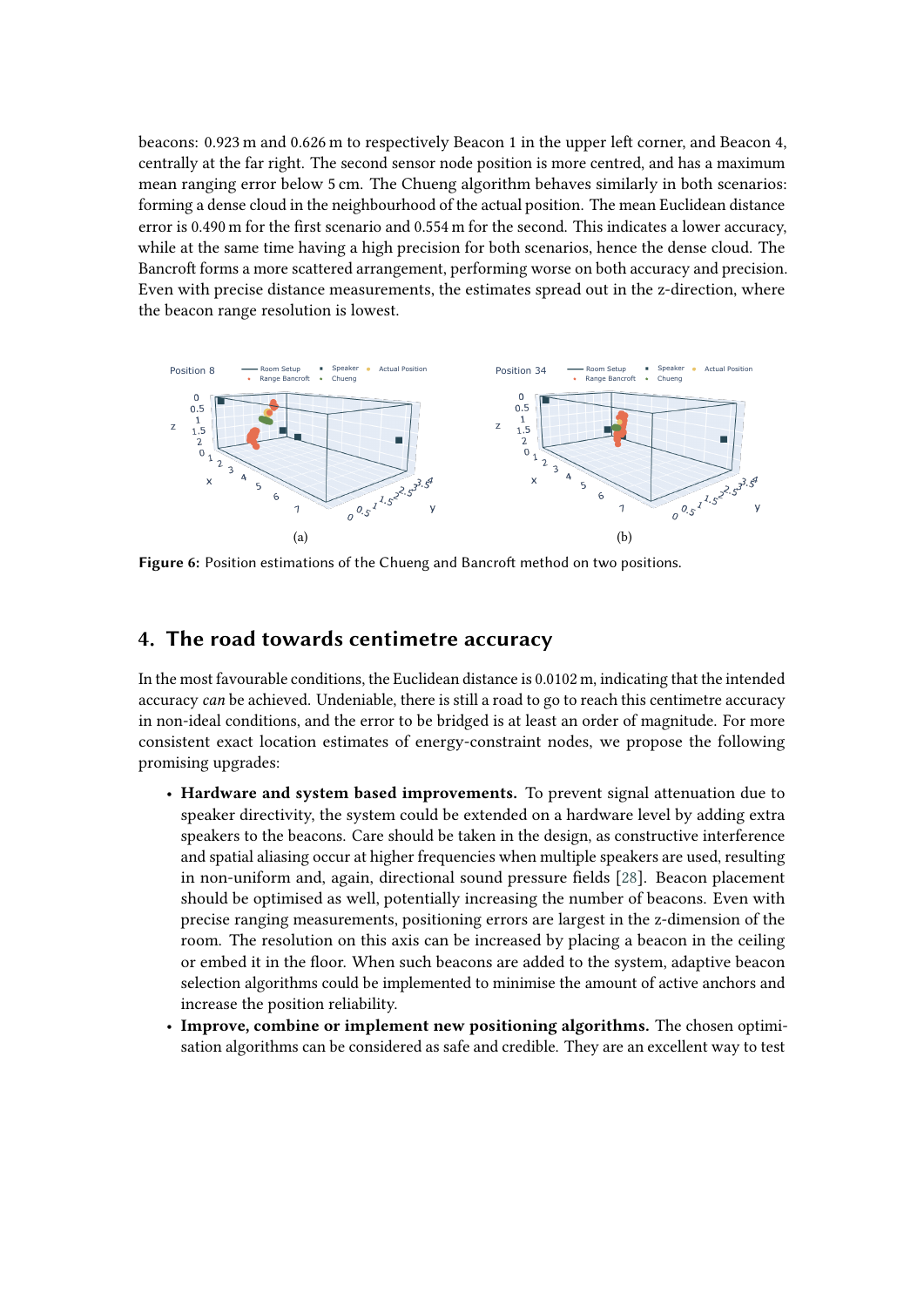the feasibility of the system at the cost of accuracy and precision. We strongly believe that progress can be made if this research is extended with more recent positioning methods. Advanced position estimation techniques could be combined. Algorithms like non-linear least square estimation and Gauss-Newton require an initial positioning guess. In this paper, the poorly performing simple intersection method is used as a starting point as suggested by [\[23\]](#page-11-6). Future research could explore the Chueng algorithm as a starting point or investigate the potential accuracy gain of time-series Kalman filters.

- **Reduce the distance measurement error.** Current processing uses the index of maximum correlation peak for the distance calculations. [\[11\]](#page-10-7) shows that interference of higher frequencies can cause correlation peaks larger than the actual distance correlation maximum. Peak prominence and window functions can help selecting the correct local maximum and reduce the ranging error drastically.
- **Tackle the position update rate and mobile node energy consumption.** Current TDMA implementation gives a positioning update every 4 seconds with an energy consumption of 362.45 µJ. Increasing the ranging frequency solves the positioning update rate as long as multi-user interference is prevented. To lower the energy consumption, a better solution would be to simultaneously transmit the acoustic signals. In [\[29,](#page-11-12) [30\]](#page-11-13) a Chirp Spread Spectrum (CSS) transmission scheme is introduced, enabling multi-user communication. A more in-depth study should validate the bit based sampling for this latter method.

# **5. Conclusion**

In the present study, we extended a state-of-the-art RF-acoustic ranging strategy into a lowpower, 3D positioning system. Four existing advanced 2D position estimation algorithms have been adapted to operate in 3D. Their performance has been assessed and compared based on the actual distance measurement data in an acoustically challenging environment. With these constrains, a median Euclidean distance error below 0.75 m was obtained. The current TDMA implementation results in a sensor node consumption of only 362.45 µJ for a single position estimate. In further research we aim to improve the energy consumption and positioning accuracy by adapting the infrastructure, combining or implementing (new) optimisation algorithms and researching multiple access methods. The data of over 30 000 ranging measurements and applied position estimation algorithms are shared openly [\[17\]](#page-11-0), encouraging ongoing research to test and improve their innovative positioning methods.

## **References**

- <span id="page-9-0"></span>[1] A. Ward, A. Jones, A. Hopper, A new location technique for the active office, IEEE Personal Communications 4 (1997) 42-47. doi:10.1109/98.626982.
- <span id="page-9-1"></span>[2] M. Addlesee, R. Curwen, S. Hodges, J. Newman, P. Steggles, A. Ward, A. Hopper, Implementing a sentient computing system, Computer 34 (2001) 50–56, doi:10, 1109/2, 940013.
- <span id="page-9-2"></span>[3] N. B. Priyantha, A. Chakraborty, H. Balakrishnan, The Cricket Location-Support System, in: Proceedings of the 6th Annual International Conference on Mobile Computing and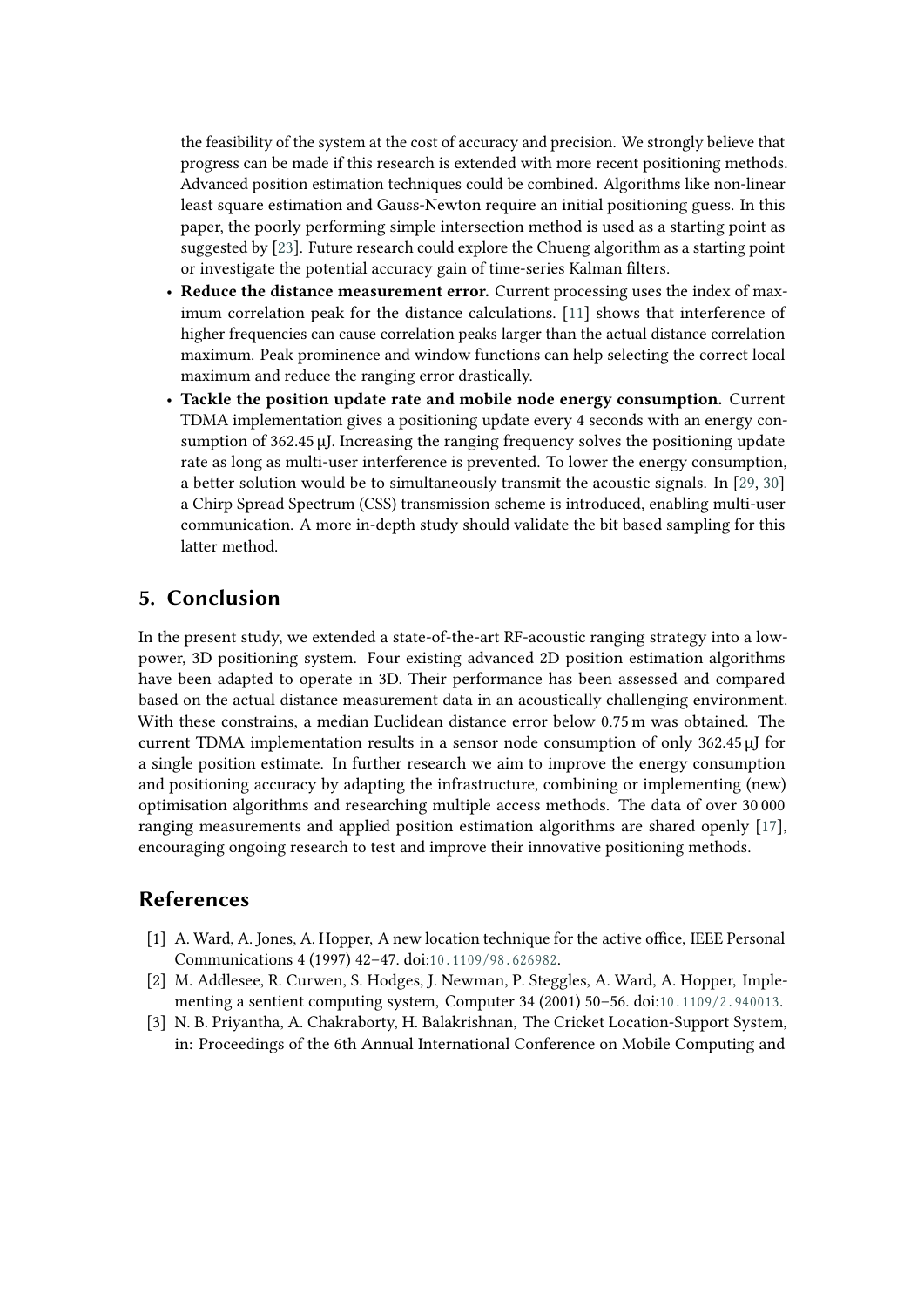Networking, MobiCom '00, Association for Computing Machinery, New York, NY, USA, 2000, p. 32-43. URL: [https://doi.org/10.1145/345910.345917.](https://doi.org/10.1145/345910.345917) doi:10.1145/345910.345917.

- <span id="page-10-0"></span>[4] N. B. Priyantha, The Cricket Indoor Location System, Ph.D. thesis, MIT Laboratory for Computer Science, USA, 2005.
- <span id="page-10-1"></span>[5] M. Hazas, A. Hopper, Broadband Ultrasonic Location Systems for Improved Indoor Positioning, IEEE Transactions on Mobile Computing 5 (2006) 536–547. doi:10.1109/TMC.  $2006.57$ .
- <span id="page-10-2"></span>[6] J. R. Gonzalez, C. J. Bleakley, High-Precision Robust Broadband Ultrasonic Location and Orientation Estimation, IEEE Journal of Selected Topics in Signal Processing 3 (2009) 832-844. doi:10.1109/JSTSP.2009.2027795.
- <span id="page-10-3"></span>[7] J. A. Paredes, F. J. Álvarez, T. Aguilera, J. M. Villadangos, 3D Indoor Positioning of UAVs with Spread Spectrum Ultrasound and Time-of-Flight Cameras, Sensors 18 (2018). URL: [https://www.mdpi.com/1424-8220/18/1/89.](https://www.mdpi.com/1424-8220/18/1/89) doi:10.3390/s18010089.
- <span id="page-10-4"></span>[8] S. I. Lopes, J. M. N. Vieira, D. Albuquerque, High Accuracy 3D Indoor Positioning Using Broadband Ultrasonic Signals, in: 2012 IEEE 11th International Conference on Trust, Security and Privacy in Computing and Communications, 2012, pp. 2008–2014. doi:10. 1109/TrustCom.2012.172.
- <span id="page-10-5"></span>[9] C. Medina, J. C. Segura, A. De la Torre, Ultrasound Indoor Positioning System Based on a Low-Power Wireless Sensor Network Providing Sub-Centimeter Accuracy, Sensors 13 (2013) 3501-3526. URL: [https://www.mdpi.com/1424-8220/13/3/3501.](https://www.mdpi.com/1424-8220/13/3/3501) doi:10.3390/ [s 1 3 0 3 0 3 5 0 1](http://dx.doi.org/10.3390/s130303501).
- <span id="page-10-6"></span>[10] M. O. Khyam, M. J. Alam, A. J. Lambert, M. A. Garratt, M. R. Pickering, High-Precision OFDM-Based Multiple Ultrasonic Transducer Positioning Using a Robust Optimization Approach, IEEE Sensors Journal 16 (2016) 5325-5336. doi:10.1109/JSEN.2016.2557817.
- <span id="page-10-7"></span>[11] B. Cox, L. Van der Perre, S. Wielandt, G. Ottoy, L. De Strycker, High precision hybrid RF and ultrasonic chirp-based ranging for low-power IoT nodes, EURASIP Journal on Wireless Communications and Networking 2020 (2020) 187.
- <span id="page-10-8"></span>[12] F. Hoflinger, R. Zhang, J. Hoppe, A. Bannoura, L. M. Reindl, J. Wendeberg, M. Buhrer, C. Schindelhauer, Acoustic Self-calibrating System for Indoor Smartphone Tracking (ASSIST), in: 2012 International Conference on Indoor Positioning and Indoor Navigation (IPIN), 2012, pp. 1-9. doi:10.1109/IPIN.2012.6418877.
- <span id="page-10-9"></span>[13] H. Murakami, M. Nakamura, H. Hashizume, M. Sugimoto, 3-D Localization for Smartphones using a Single Speaker, in: 2019 International Conference on Indoor Positioning and Indoor Navigation (IPIN), 2019, pp. 1-8. doi:10.1109/IPIN.2019.8911804.
- <span id="page-10-10"></span>[14] S. Perez-Bachiller, D. Gualda, M. C. Perez, J. M. Villadangos, J. Urena, R. Cervigon, Android Application for Indoor Location Using Sensor Fusion: Ultrasounds and Inertial Devices, in: 2018 International Conference on Indoor Positioning and Indoor Navigation (IPIN), 2018, pp. 1-8. doi:10.1109/IPIN.2018.8533785.
- <span id="page-10-11"></span>[15] D. Gualda, M. C. Perez-Rubio, J. Urena, S. Perez-Bachiller, J. M. Villadangos, A. Hernendez, J. J. Garcia, A. Jimenez, LOCATE-US: Indoor Positioning for Mobile Devices Using Encoded Ultrasonic Signals, Inertial Sensors and Graph-Matching, Sensors 21 (2021). doi:10.3390/ [s 2 1 0 6 1 9 5 0](http://dx.doi.org/10.3390/s21061950).
- <span id="page-10-12"></span>[16] B. Cox, L. Van der Perre, L. De Strycker, Zero-Crossing Chirp Frequency Demodulation for Ultra-Low-Energy Precise Hybrid RF-Acoustic Ranging of Mobile Nodes, IEEE Sensors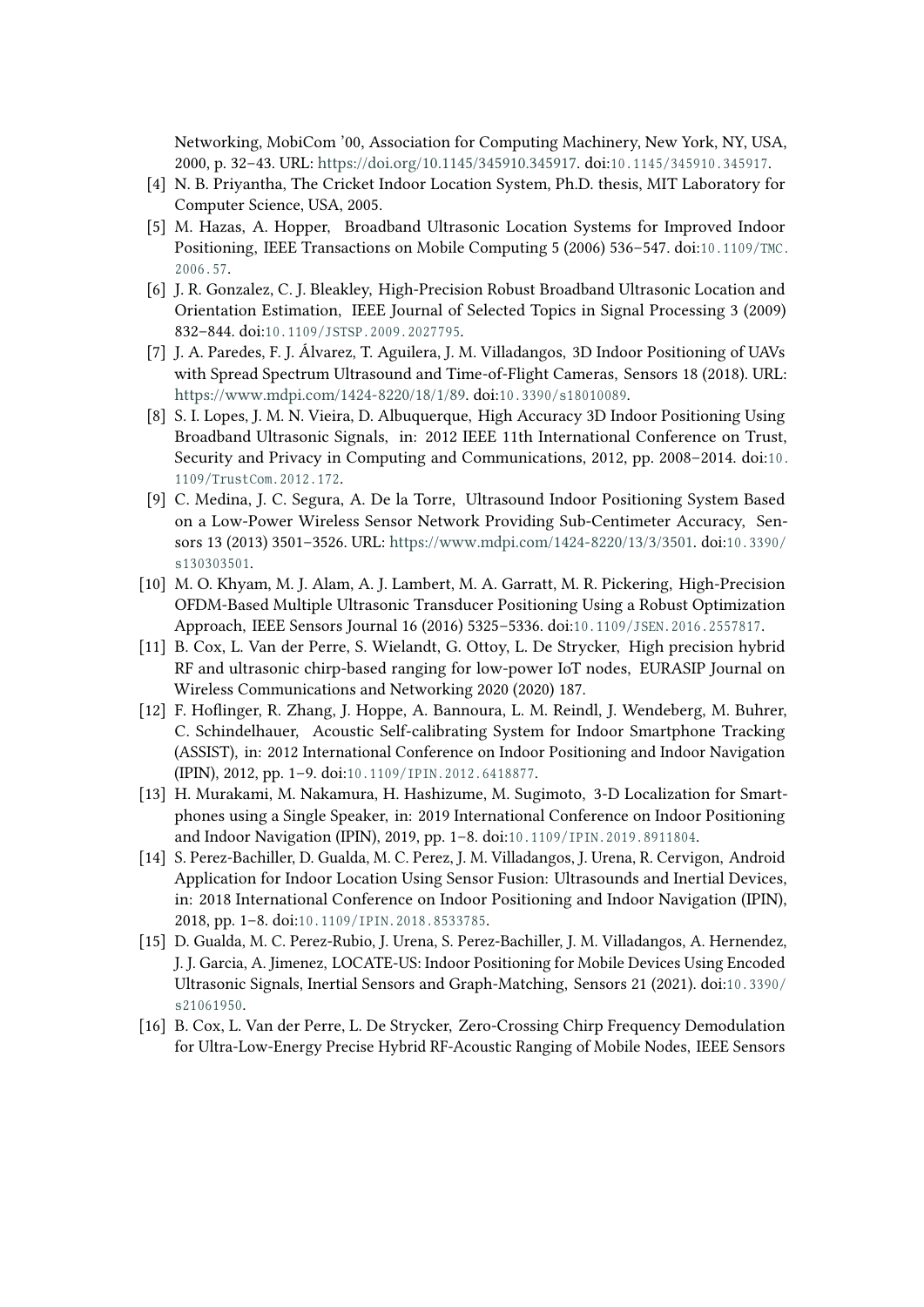Letters 4 (2020) 1-4. doi:10.1109/LSENS.2020.2990213.

- <span id="page-11-0"></span>[17] B. Cox, Hybrid 3D-positioning, 2021. URL: [https://github.com/BertCox/](https://github.com/BertCox/Hybrid3DPositioning) [Hybrid3DPositioning.](https://github.com/BertCox/Hybrid3DPositioning) doi:10.5281/zenodo.3269747.
- <span id="page-11-1"></span>[18] R. R. Sokal, The Principles and Practice of Numerical Taxonomy, Taxon 12 (1963) 190 – 199.
- <span id="page-11-2"></span>[19] A. Kupper, Location-based services : fundamentals and applications., Wiley, Chichester, 2005.
- <span id="page-11-3"></span>[20] G. Callebaut, J. V. Mulders, G. Ottoy, L. V. der Perre, A Primer on Techtile: An R&D Testbed for Distributed Communication, Sensing and Positioning, 2021. arXiv: arXiv: 2105.06740.
- <span id="page-11-4"></span>[21] N. Instruments, USB-6212: 16 AI (16-Bit, 400 kS/s), 2 AO (250 kS/s), Up to 32 DIO USB Multifunction I/O Device, National Instruments, 2017. Rev.
- <span id="page-11-5"></span>[22] T. Instruments, SimpleLink Sub-1 GHz CC1310 wireless MCU LaunchPad development kit, Texas Instruments, 2018. Rev. A.
- <span id="page-11-6"></span>[23] N. Sirola, Closed-form algorithms in mobile positioning: Myths and misconceptions, in: 2010 7th Workshop on Positioning, Navigation and Communication, 2010, pp. 38–44. doi:10.1109/WPNC.2010.5653789.
- <span id="page-11-7"></span>[24] J. Caffery, A new approach to the geometry of TOA location, in: Vehicular Technology Conference Fall 2000. IEEE VTS Fall VTC2000. 52nd Vehicular Technology Conference (Cat. No.00CH37152), volume 4, 2000, pp. 1943-1949 vol.4. doi:10.1109/VETECF.2000.886153.
- <span id="page-11-8"></span>[25] S. Bancroft, An Algebraic Solution of the GPS Equations, IEEE Transactions on Aerospace and Electronic Systems AES-21 (1985) 56-59. doi:10.1109/TAES.1985.310538.
- <span id="page-11-9"></span>[26] A. Beck, P. Stoica, J. Li, Exact and Approximate Solutions of Source Localization Problems, IEEE Transactions on Signal Processing 56 (2008) 1770-1778. doi:10.1109/TSP.2007.909342.
- <span id="page-11-10"></span>[27] K. Cheung, H. So, W.-K. Ma, Y. Chan, Least squares algorithms for time-of-arrival-based mobile location, IEEE Transactions on Signal Processing 52 (2004) 1121-1130. doi:10.1109/ TSP. 2004.823465.
- <span id="page-11-11"></span>[28] C. Quested, A. Moorhouse, B. Piper, B. Hu, An analytical model for a dodecahedron loudspeaker applied to the design of omni-directional loudspeaker arrays, Applied Acoustics 85 (2014) 161-171. doi:https://doi.org/10.1016/j.apacoust.2014.03.023.
- <span id="page-11-12"></span>[29] F. Yuan, Q. Wei, E. Cheng, Multiuser chirp modulation for underwater acoustic channel based on VTRM, International Journal of Naval Architecture and Ocean Engineering 9 (2016). doi:10.1016/j.ijnaoe.2016.09.004.
- <span id="page-11-13"></span>[30] C. Bernard, P.-J. Bouvet, A. Pottier, P. Forjonel, Multiuser Chirp Spread Spectrum Transmission in an Underwater Acoustic Channel Applied to an AUV Fleet, Sensors (Basel, Switzerland) 20 (2020) 1527. doi:10.3390/s20051527.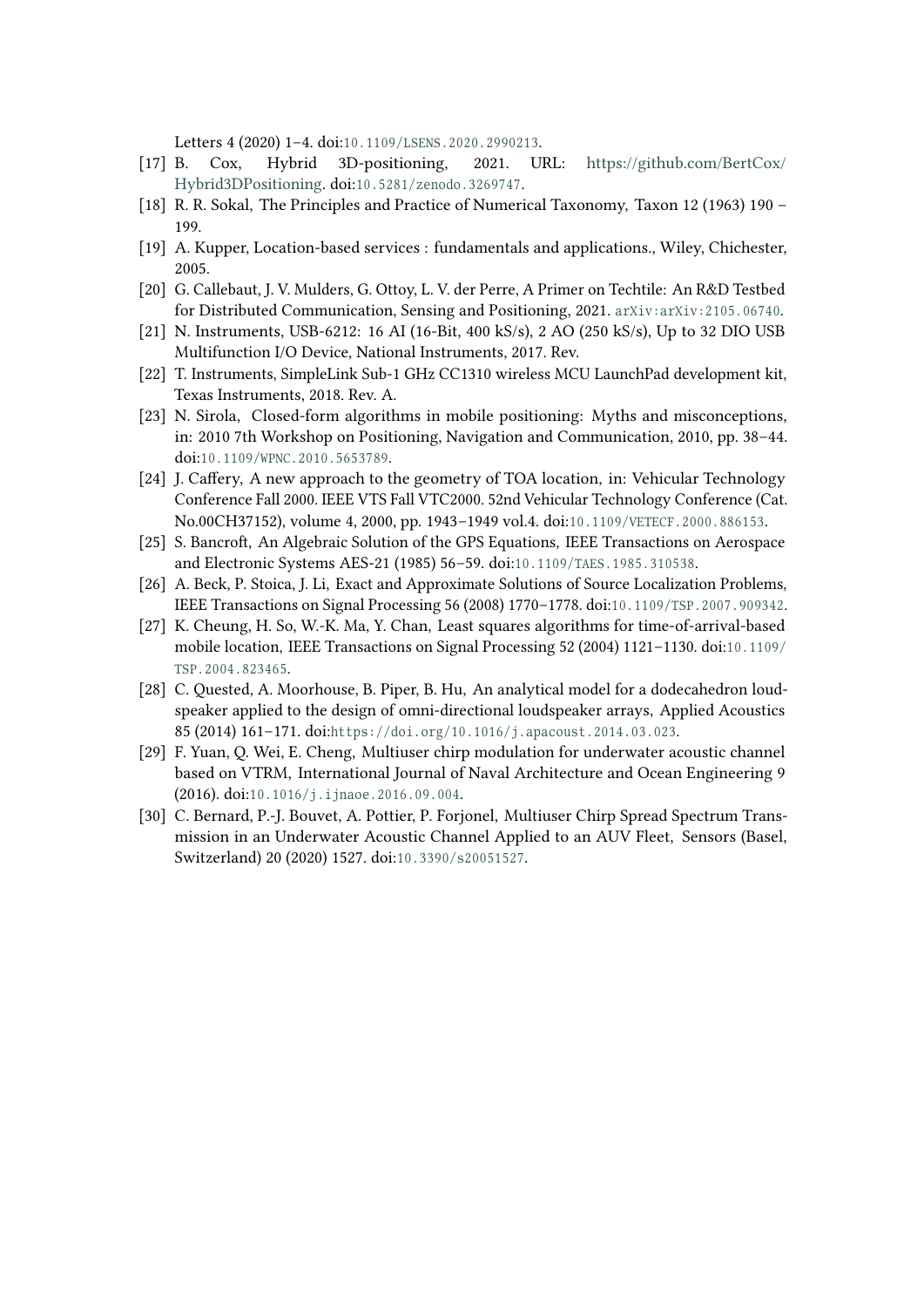# <span id="page-12-0"></span>**A. Algorithms**

**Algorithm 1** Simple Intersection

$$
A = \begin{bmatrix} 2s_1^T \\ \vdots \\ 2s_4^T \end{bmatrix}, \quad b = \begin{bmatrix} ||s_1||^2 - r_1^2 \\ \vdots \\ ||s_4||^2 - r_4^2 \end{bmatrix}
$$

$$
D = \begin{bmatrix} -1 & I_{N-1} \end{bmatrix}
$$

with  $I_{N-1}$  the identity matrix gives:

$$
\hat{p} = \left(A^T D^T D A\right)^{-1} A^T D^T D b
$$

**Algorithm 2** Bancroft

$$
A = \begin{bmatrix} 2s_1^T \\ \vdots \\ 2s_4^T \end{bmatrix}, \quad b = \begin{bmatrix} ||s_1||^2 - r_1^2 \\ \vdots \\ ||s_4||^2 - r_4^2 \end{bmatrix}
$$

$$
v = (A^T A)^{-1} A^T \mathbf{1}
$$

$$
w = (A^T A)^{-1} A^T b
$$

find the roots of:

$$
\|v\|^2 t^2 + (2v^T w - 1) t + \|w\|^2 = 0,
$$

and from the two position candidates:

$$
\hat{p}_i = vt_i + w, \quad i = 1, 2
$$

pick the one with the smallest residual as the final estimate.

# **Algorithm 3** Beck

$$
A = \begin{bmatrix} 2s_1^T & -1 \\ \vdots & & \\ 2s_4^T & -1 \end{bmatrix}, \quad b = \begin{bmatrix} ||s_1||^2 - r_1^2 \\ \vdots \\ ||s_4||^2 - r_4^2 \end{bmatrix}
$$

$$
P = \begin{bmatrix} 1 & 0 & 0 & 0 \\ 0 & 1 & 0 & 0 \\ 0 & 0 & 1 & 0 \\ 0 & 0 & 0 & 0 \end{bmatrix}, \quad q = \begin{bmatrix} 0 \\ 0 \\ 0 \\ -\frac{1}{2} \end{bmatrix}
$$

Use a bisection method to obtain a solution for

$$
\phi(\lambda) = \hat{z}(\lambda)^T P \hat{z}(\lambda) + 2q^T \hat{z}(\lambda)
$$

in the declining interval  $[-1/\lambda_1, \infty]$ , where

$$
\lambda_1 = \max\left(\text{eig}\left(A^T A\right)^{-\frac{1}{2}} P\left(A^T A\right)^{-\frac{1}{2}}\right)
$$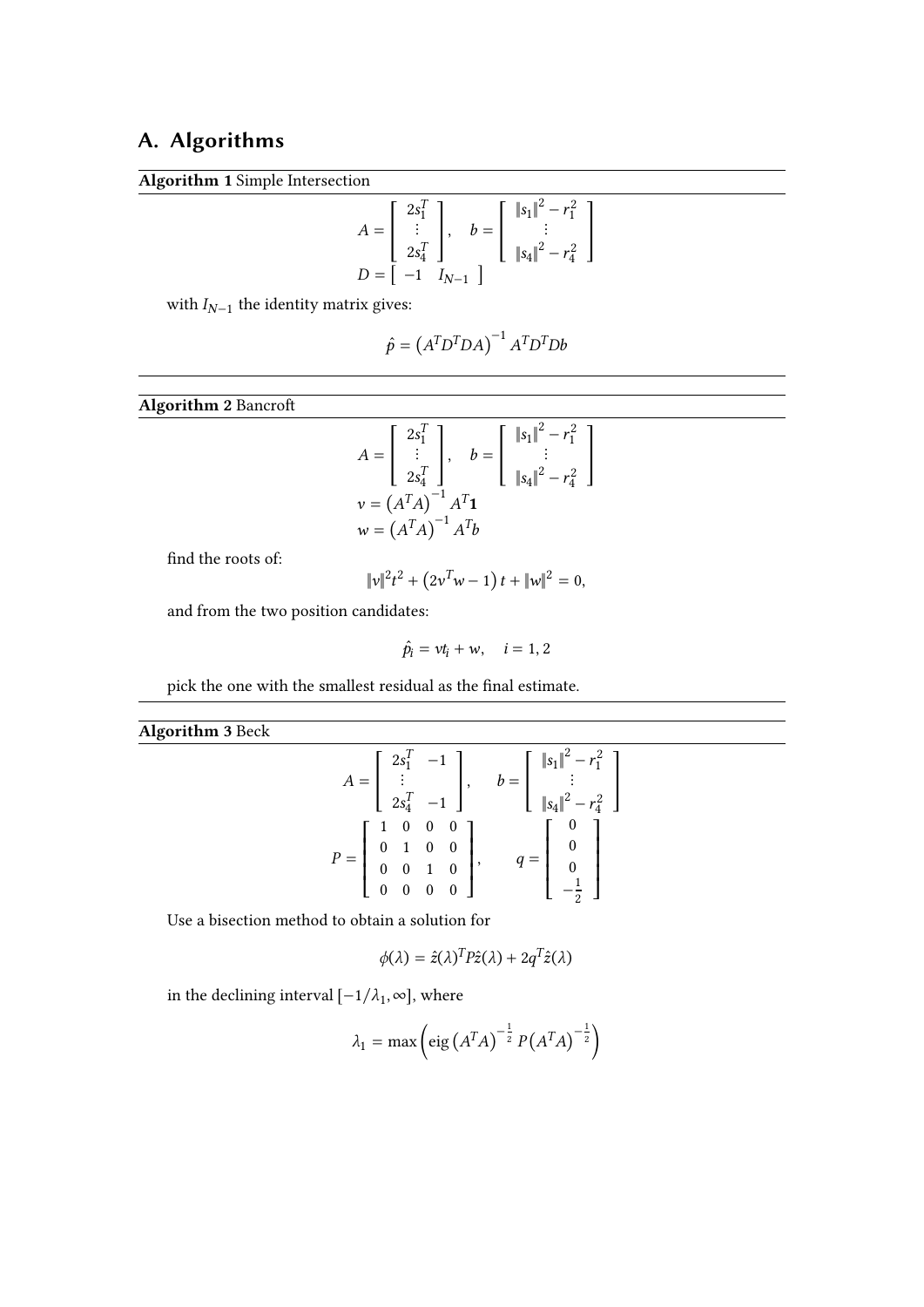and

$$
\hat{z}(\lambda) = (A^T A + \lambda P)^{-1} (A^T b - \lambda q)
$$

The estimate  $\hat{p}$  is given by the first 3 elements of  $\hat{z}.$ 

**Algorithm 4** Chueng

|                                                                                                                        | $A = \begin{bmatrix} s_1^T & -0.5 \\ \vdots & \\ s_4^T & -0.5 \end{bmatrix}, \quad b = 2\frac{1}{2} \begin{bmatrix}   s_1  ^2 - r_1^2 \\ \vdots \\   s_4  ^2 - r_4^2 \end{bmatrix}$ |
|------------------------------------------------------------------------------------------------------------------------|-------------------------------------------------------------------------------------------------------------------------------------------------------------------------------------|
| $B = \begin{bmatrix} r_1 & & & \\ & \ddots & & \\ & & r_4 \end{bmatrix},$                                              | $\Psi = B(B^TI_N)$                                                                                                                                                                  |
| $P = \left[ \begin{array}{cccc} 1 & 0 & 0 & 0 \\ 0 & 1 & 0 & 0 \\ 0 & 0 & 1 & 0 \\ 0 & 0 & 0 & 0 \end{array} \right],$ | $q=\left[\begin{array}{cc} 0\\ 0\\ 0 \end{array}\right]$                                                                                                                            |

Compute  $U$  and  $\Lambda$  from the eigenvalue decomposition

$$
(A^{T}\Psi^{-1}A)^{-1} P = U\Lambda U^{-1}
$$
  
=  $U \begin{bmatrix} Y_1 \\ Y_2 \\ Y_3 \\ 0 \end{bmatrix} U^{-1}$ 

with  $\gamma_i$  the eigenvalues of the matrix  $\left(A^T\Psi^{-1}A\right)^{-1}P$ , and

$$
c = 2UTq
$$
  
\n
$$
g = 2U^{-1} (AT \Psi^{-1} A)^{-1} q
$$
  
\n
$$
e = (\Psi^{-1} A U)^{T} b
$$
  
\n
$$
f = U^{-1} (AT \Psi^{-1} A)^{-1} AT \Psi^{-1} b,
$$

Find the absolute of the complex root  $\lambda^*$  closest to zero of the following seven-root equation

$$
0 = c_4 f_4 - \frac{\lambda}{2} c_4 g_4 + \sum_{i=1}^3 \frac{c_i f_i}{1 + \lambda \gamma_i} - \frac{\lambda}{2} \sum_{i=1}^3 \frac{c_i g_i}{1 + \lambda \gamma_i} + \sum_{i=1}^3 \frac{e_i f_i \gamma_i}{(1 + \lambda \gamma_i)^2} - \frac{\lambda}{2} \sum_{i=1}^3 \frac{(e_i g_i + c_i f_i) \gamma_i}{(1 + \lambda \gamma_i)^2} + \frac{\lambda^2}{4} \sum_{i=1}^3 \frac{c_i g_i \gamma_i}{(1 + \lambda \gamma_i)^2}.
$$